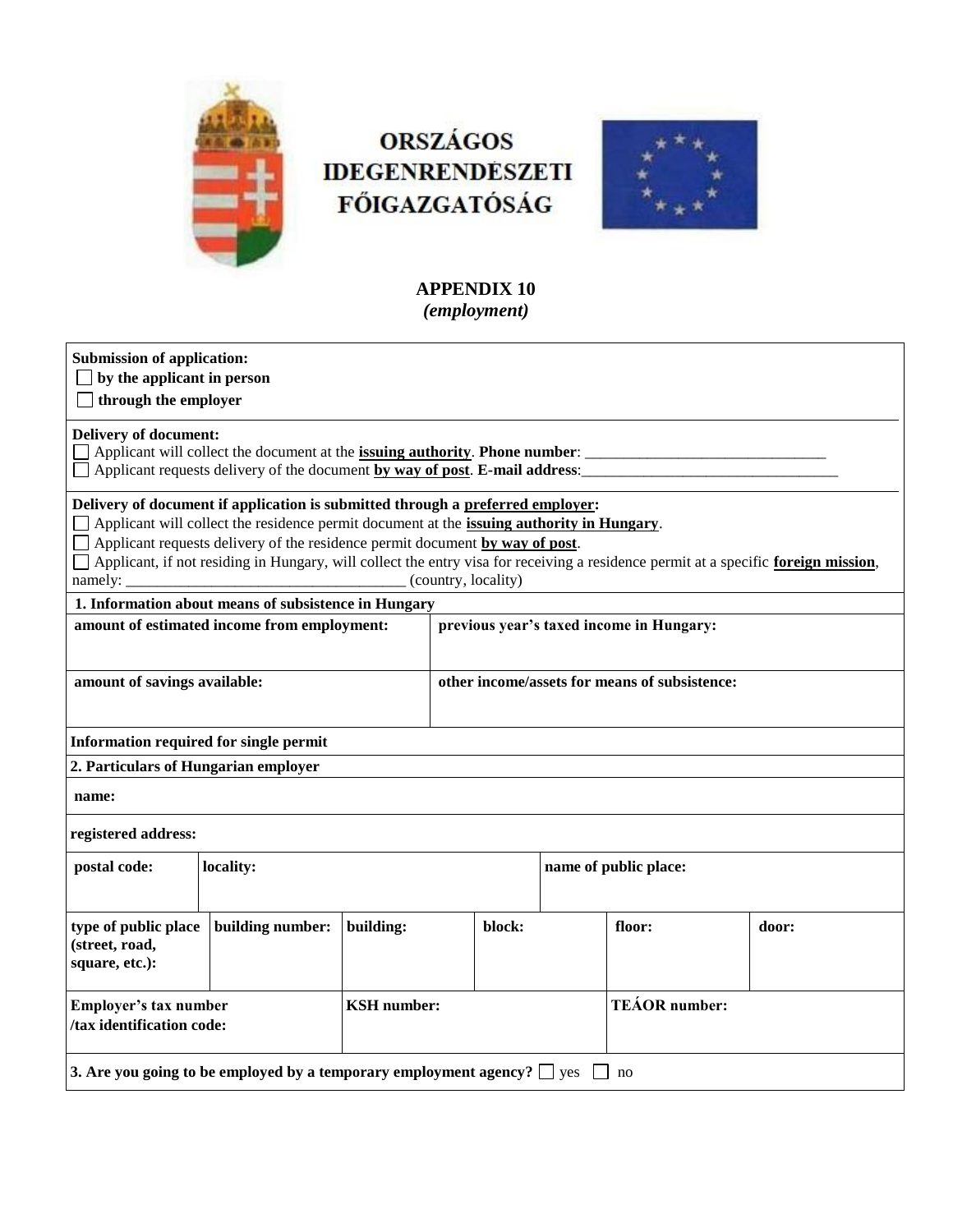| 4. Qualification required for the<br>position:                                                                                                                                                                                                                                                                                                                                                                                                                                                                                                                                                                                                                                                                                                                                                                                                                                                                                                                                                                                                                                                                                                                                                                                                                                                                                        | 5. Educational attainment:<br>primary school<br>vocational school<br>$\Box$<br>vocational secondary education institution<br>institution of technology<br>college<br>no primary school graduation | specialised school<br>high school<br>university | 6. Employment before arriving to<br>Hungary:                                                                                                   |  |  |  |
|---------------------------------------------------------------------------------------------------------------------------------------------------------------------------------------------------------------------------------------------------------------------------------------------------------------------------------------------------------------------------------------------------------------------------------------------------------------------------------------------------------------------------------------------------------------------------------------------------------------------------------------------------------------------------------------------------------------------------------------------------------------------------------------------------------------------------------------------------------------------------------------------------------------------------------------------------------------------------------------------------------------------------------------------------------------------------------------------------------------------------------------------------------------------------------------------------------------------------------------------------------------------------------------------------------------------------------------|---------------------------------------------------------------------------------------------------------------------------------------------------------------------------------------------------|-------------------------------------------------|------------------------------------------------------------------------------------------------------------------------------------------------|--|--|--|
|                                                                                                                                                                                                                                                                                                                                                                                                                                                                                                                                                                                                                                                                                                                                                                                                                                                                                                                                                                                                                                                                                                                                                                                                                                                                                                                                       |                                                                                                                                                                                                   |                                                 |                                                                                                                                                |  |  |  |
| 7. Place(s) of work:<br>Is work to be performed within the territory of<br>more than one counties?<br>Is there only one place of work?<br>$\Box$ yes $\Box$ no<br>$\Box$ yes $\Box$ no<br>If yes, place of commencement of work:                                                                                                                                                                                                                                                                                                                                                                                                                                                                                                                                                                                                                                                                                                                                                                                                                                                                                                                                                                                                                                                                                                      |                                                                                                                                                                                                   |                                                 | Are you going to work at the employer's<br>various business establishments which are<br>located in the territory of more than one<br>counties? |  |  |  |
| If yes:<br>address:                                                                                                                                                                                                                                                                                                                                                                                                                                                                                                                                                                                                                                                                                                                                                                                                                                                                                                                                                                                                                                                                                                                                                                                                                                                                                                                   | address:                                                                                                                                                                                          |                                                 | $\Box$ yes $\Box$ no                                                                                                                           |  |  |  |
|                                                                                                                                                                                                                                                                                                                                                                                                                                                                                                                                                                                                                                                                                                                                                                                                                                                                                                                                                                                                                                                                                                                                                                                                                                                                                                                                       |                                                                                                                                                                                                   |                                                 |                                                                                                                                                |  |  |  |
| 8. Date of prior agreement with the employer:<br>month<br>day<br>year                                                                                                                                                                                                                                                                                                                                                                                                                                                                                                                                                                                                                                                                                                                                                                                                                                                                                                                                                                                                                                                                                                                                                                                                                                                                 |                                                                                                                                                                                                   | 9. Position (FEOR number):                      |                                                                                                                                                |  |  |  |
| 10. Skills and qualifications for the job:                                                                                                                                                                                                                                                                                                                                                                                                                                                                                                                                                                                                                                                                                                                                                                                                                                                                                                                                                                                                                                                                                                                                                                                                                                                                                            |                                                                                                                                                                                                   |                                                 |                                                                                                                                                |  |  |  |
| Length of practical experience for the job to be performed:                                                                                                                                                                                                                                                                                                                                                                                                                                                                                                                                                                                                                                                                                                                                                                                                                                                                                                                                                                                                                                                                                                                                                                                                                                                                           |                                                                                                                                                                                                   |                                                 |                                                                                                                                                |  |  |  |
| Special skills and qualifications for the job to be performed:<br><b>Knowledge of languages</b>                                                                                                                                                                                                                                                                                                                                                                                                                                                                                                                                                                                                                                                                                                                                                                                                                                                                                                                                                                                                                                                                                                                                                                                                                                       |                                                                                                                                                                                                   |                                                 |                                                                                                                                                |  |  |  |
| Native language:                                                                                                                                                                                                                                                                                                                                                                                                                                                                                                                                                                                                                                                                                                                                                                                                                                                                                                                                                                                                                                                                                                                                                                                                                                                                                                                      |                                                                                                                                                                                                   |                                                 |                                                                                                                                                |  |  |  |
| Other language(s) spoken:                                                                                                                                                                                                                                                                                                                                                                                                                                                                                                                                                                                                                                                                                                                                                                                                                                                                                                                                                                                                                                                                                                                                                                                                                                                                                                             |                                                                                                                                                                                                   |                                                 |                                                                                                                                                |  |  |  |
| Do you speak Hungarian? $\Box$ yes $\Box$ no<br>Have you ever worked in Hungary before? $\Box$ yes $\Box$ no                                                                                                                                                                                                                                                                                                                                                                                                                                                                                                                                                                                                                                                                                                                                                                                                                                                                                                                                                                                                                                                                                                                                                                                                                          |                                                                                                                                                                                                   |                                                 |                                                                                                                                                |  |  |  |
| If yes, validity period of previous single permit:                                                                                                                                                                                                                                                                                                                                                                                                                                                                                                                                                                                                                                                                                                                                                                                                                                                                                                                                                                                                                                                                                                                                                                                                                                                                                    |                                                                                                                                                                                                   |                                                 |                                                                                                                                                |  |  |  |
| Previous Hungarian employer:                                                                                                                                                                                                                                                                                                                                                                                                                                                                                                                                                                                                                                                                                                                                                                                                                                                                                                                                                                                                                                                                                                                                                                                                                                                                                                          |                                                                                                                                                                                                   |                                                 |                                                                                                                                                |  |  |  |
| Name:                                                                                                                                                                                                                                                                                                                                                                                                                                                                                                                                                                                                                                                                                                                                                                                                                                                                                                                                                                                                                                                                                                                                                                                                                                                                                                                                 |                                                                                                                                                                                                   |                                                 |                                                                                                                                                |  |  |  |
| Address:                                                                                                                                                                                                                                                                                                                                                                                                                                                                                                                                                                                                                                                                                                                                                                                                                                                                                                                                                                                                                                                                                                                                                                                                                                                                                                                              |                                                                                                                                                                                                   |                                                 |                                                                                                                                                |  |  |  |
| 11. Does any of the following special circumstances apply to the third-country national?                                                                                                                                                                                                                                                                                                                                                                                                                                                                                                                                                                                                                                                                                                                                                                                                                                                                                                                                                                                                                                                                                                                                                                                                                                              |                                                                                                                                                                                                   |                                                 | <b>yes</b><br> no                                                                                                                              |  |  |  |
| working within the framework of post-doctorate related employment, or under the Bolyai János Research Scholarship as<br>part of the tender or within the framework of the scholarship program;<br>a natural person in the service of an ecclesiastical legal entity of a listed church (ecclesiastical personnel) within the<br>framework of a special ecclesiastical service relationship, under contract of employment or other similar relationship;<br>being a researcher working within the framework of an international agreement between Hungary and another State,<br>provided that this is verified by a certificate issued by the Hungarian Academy of Sciences;<br>being a researcher carrying out research in Hungary under a hosting agreement concluded with a research organisation<br>accredited according to the Government Decree on the Accreditation of Research Organisations Hosting Researchers<br>Who Are Third-country Nationals, and on Hosting Agreements;<br>a professional athlete involved in sporting activities within the framework of employment;<br>a professional trainer engaged in activities to prepare professional athletes for sporting activities;<br>a close relative of military personnel of Member States which are parties to the NATO-SOFA Agreement, stationed in the              |                                                                                                                                                                                                   |                                                 |                                                                                                                                                |  |  |  |
| territory of Hungary and of the civilian staff described under Paragraphs $a$ ) and $b$ ) of Point 1 of Article I of the NATO-<br>SOFA Agreement;<br>a family member of a sponsor provided for in Section 19 of the Act on the Admission and Right of Residence of Third-<br>Country Nationals (RRTN), if lawfully resides in the territory of Hungary for at least one year before the submission of an<br>application for residence permit within the framework of a single application procedure, holding a valid residence permit<br>issued for the purpose of family reunification, and employment of the sponsor is exempt from work permit requirement;<br>a family member of a person who has been granted refugee or subsidiary protection status, or is the parent of an<br>unaccompanied minor recognised as a refugee, or his/her guardian in the absence thereof, provided that he/she holds a<br>valid residence permit issued for the purpose of family reunification before the time of submission of an application for<br>residence permit within the framework of a single application procedure; or<br>from a country neighbouring Hungary and is working in any of the professions provided for in a communication by the<br>Ministry of National Economy, including employment by way of temporary agency work. |                                                                                                                                                                                                   |                                                 |                                                                                                                                                |  |  |  |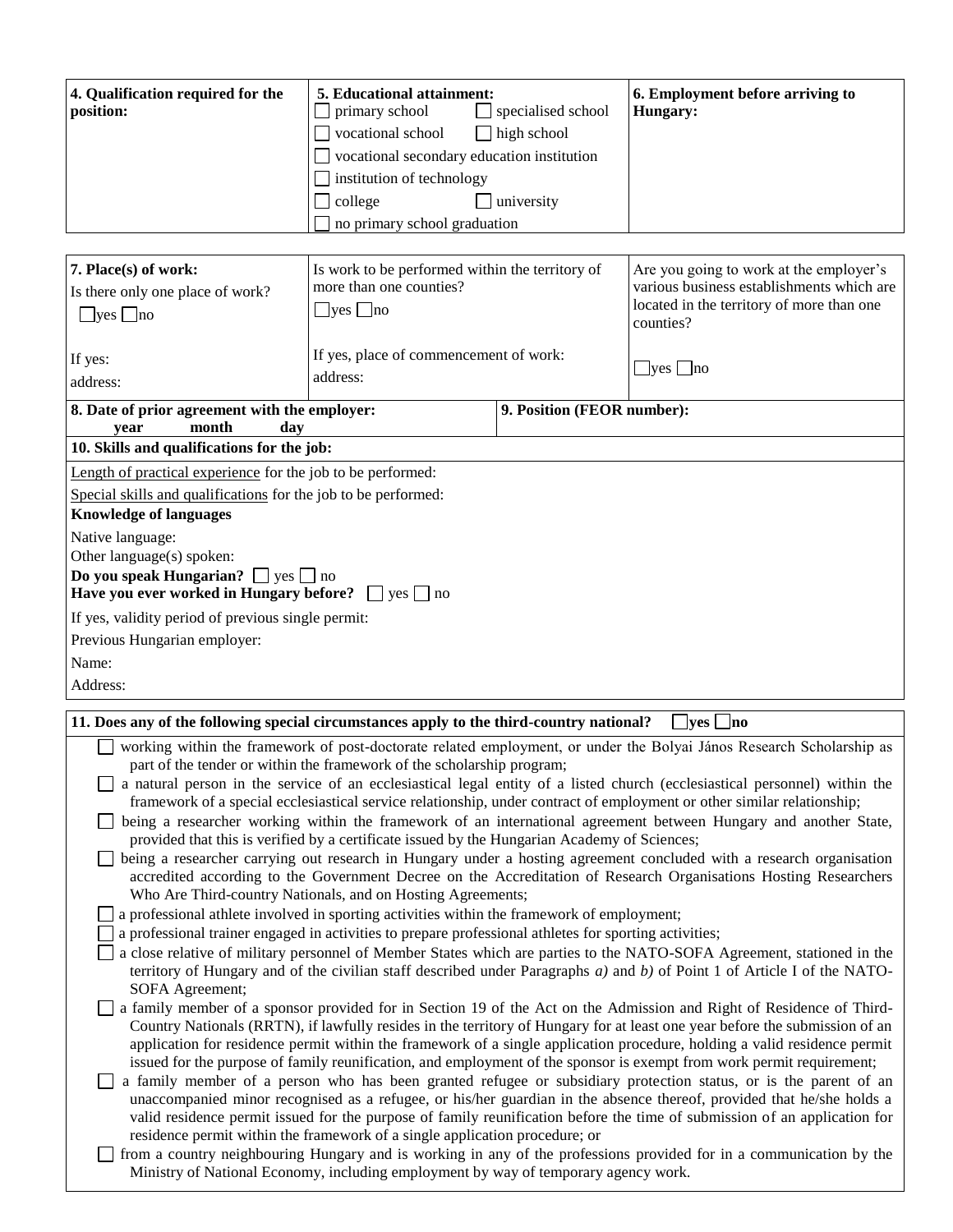| 12. Does any of the following circumstances apply to the third-country national?<br>$\Box$ yes $\Box$ no                                                                                                                                                                                                                                                                                                                                                                                                                                      |
|-----------------------------------------------------------------------------------------------------------------------------------------------------------------------------------------------------------------------------------------------------------------------------------------------------------------------------------------------------------------------------------------------------------------------------------------------------------------------------------------------------------------------------------------------|
| being the director of a branch or representative office of a foreign-registered business association, as defined by<br>international agreement;                                                                                                                                                                                                                                                                                                                                                                                               |
| being a person delegated by states which are parties to the agreement for setting up an international organisation or a<br>common organ not recognised as an international organisation, if working for the international organisation or the<br>common organ, or a close relative of such delegate subject to reciprocity between the states which are parties to the<br>agreement;                                                                                                                                                          |
| performs education activities in primary, secondary and tertiary educational institutions in a foreign language, if performed<br>- as verified by the minister in charge of education - under an international education program signed by the competent<br>ministers of the States affected;                                                                                                                                                                                                                                                 |
| performs work within the framework of practical training courses participating in the Comenius, Erasmus, Leonardo da<br>Vinci and Grundtvig programmes;                                                                                                                                                                                                                                                                                                                                                                                       |
| qualifies as key personnel;                                                                                                                                                                                                                                                                                                                                                                                                                                                                                                                   |
| the third-country national is employed by a business association under foreign majority ownership, where the number of<br>third-country nationals employed in a calendar quarter, on the last day of the previous calendar quarter does not exceed<br>five per cent of the labor force in the previous calendar quarter;                                                                                                                                                                                                                      |
| with the exception set out in Subparagraph ba) of Paragraph b) of Subsection (7) of Section 104 of Act CCIV of 2011 on<br>National Higher Education, for the employment of a third-country national who is internationally recognised in the field<br>of education, science or art, provided that such employment exceeds ten working days per calendar year, and if invited by<br>an institution of higher education, scientific research institute or cultural and art institutions (if the duration of<br>employment exceeds ninety days); |
| being the spouse of a person with refugee status, a beneficiary of subsidiary protection, a person enjoying temporary<br>protection, and of a person who has been granted immigrant or permanent resident status, if they lived together in<br>Hungary for at least one year;                                                                                                                                                                                                                                                                 |
| being a person with refugee status, a beneficiary of subsidiary protection, or a person enjoying temporary protection, and<br>the widow of such a person, if they lived together in Hungary for at least one year before the time of death;                                                                                                                                                                                                                                                                                                   |
| being a third-country national to be employed by an international organisation or by the diplomatic mission or consular post<br>or other bodies of a foreign state, or their staff, if other than the regular staff and if not considered a delegated member of<br>the state which he/she represents;                                                                                                                                                                                                                                         |
| being a third-country national by a motion picture company that is registered by the motion picture authority according to<br>the Act on Motion Pictures;                                                                                                                                                                                                                                                                                                                                                                                     |
| being the family member of a third-country national holding an EU Blue Card, to whom the provisions on family<br>reunification apply.                                                                                                                                                                                                                                                                                                                                                                                                         |

#### **INFORMATION**

The application for residence permit must be submitted in person with documents verifying compliance with conditions for residence enclosed. One facial photograph and proof of payment of the administrative service fee provided for by law must also be enclosed with the application. At the time of submitting the application the applicant shall produce his/her valid travel document. The passport must be valid for at least 3 additional months beyond the date of expiry of the residence permit.

# **The following must be enclosed with the application:**

#### **documents evidencing the purpose of residence**

• prior agreement concluded with a view to entering into a employment relationship, or a document verifying the employment relationship

• certified copy of the document in proof of the third-country national's education and qualification for the job in question, language skills, practical experience, and other faculties, and the certified translation thereof

• documents evidencing the special circumstance indicated